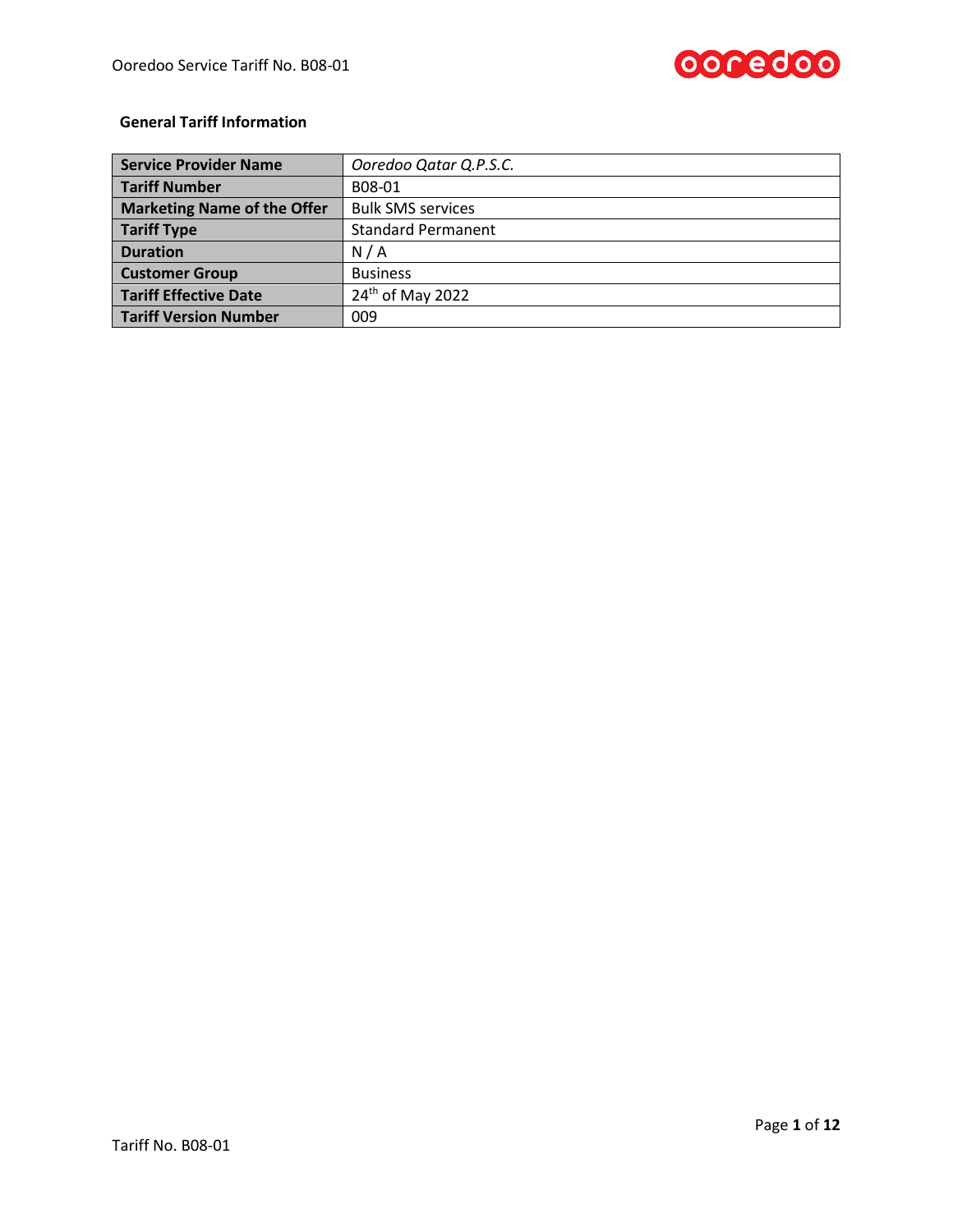

## **1. Definitions**

- 1.1 OLO means Other Licensed Operator.
- **1.2** Ooredoo means Ooredoo Q.P.S.C
- 1.3 Ooredoo General Terms and Conditions Found a[t www.ooredoo.qa.](http://www.ooredoo.qa/)
- **1.4** Subscriber means the person or entity that enters into an agreement with Ooredoo to receive and pay for the Services.
- 1.5 Tariff means the current tariff document.
- 1.6 User means the natural person who uses the relevant Service.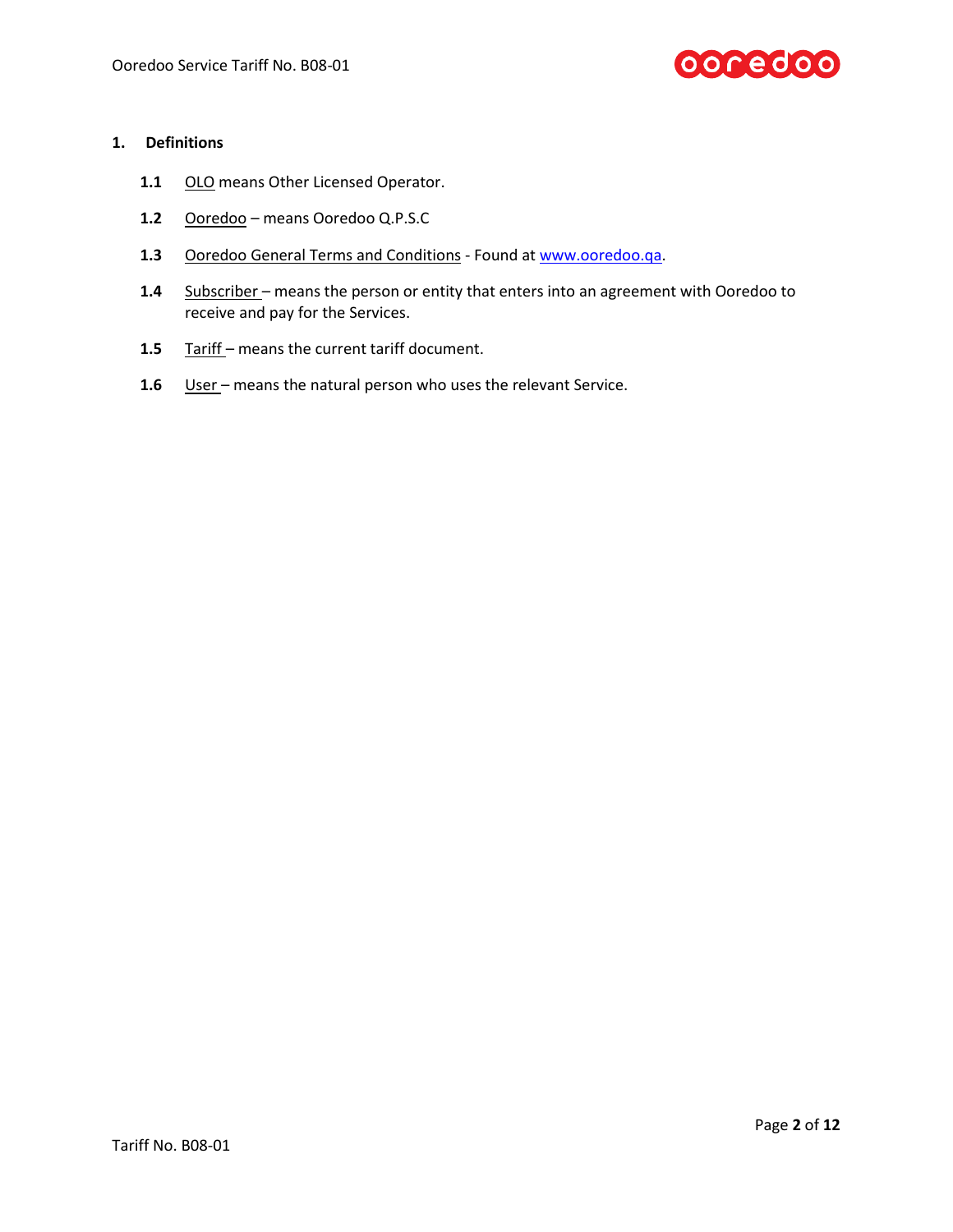

# **2. Tariff Terms and Conditions**

- **2.1** This Tariff is for a permanent standard service.
- **2.2** This Tariff contains rates and charges applicable to the provision of the Corporate Bulk Short Message (SMS) Service.
- **2.3** These terms and conditions are in addition to the terms and conditions specified in other tariffs, and Master Services Agreement for Business Services where referenced.
- **2.4** From time to time Ooredoo may publish promotions and readjustments by various means. Such promotions and readjustments will automatically modify this Tariff.
- **2.5** Ooredoo May offer up to 20% discount on the products or services from time to time on the permanent or promotional basis as per the Article 3.9 of the Retail Tariff Instructions (RTI)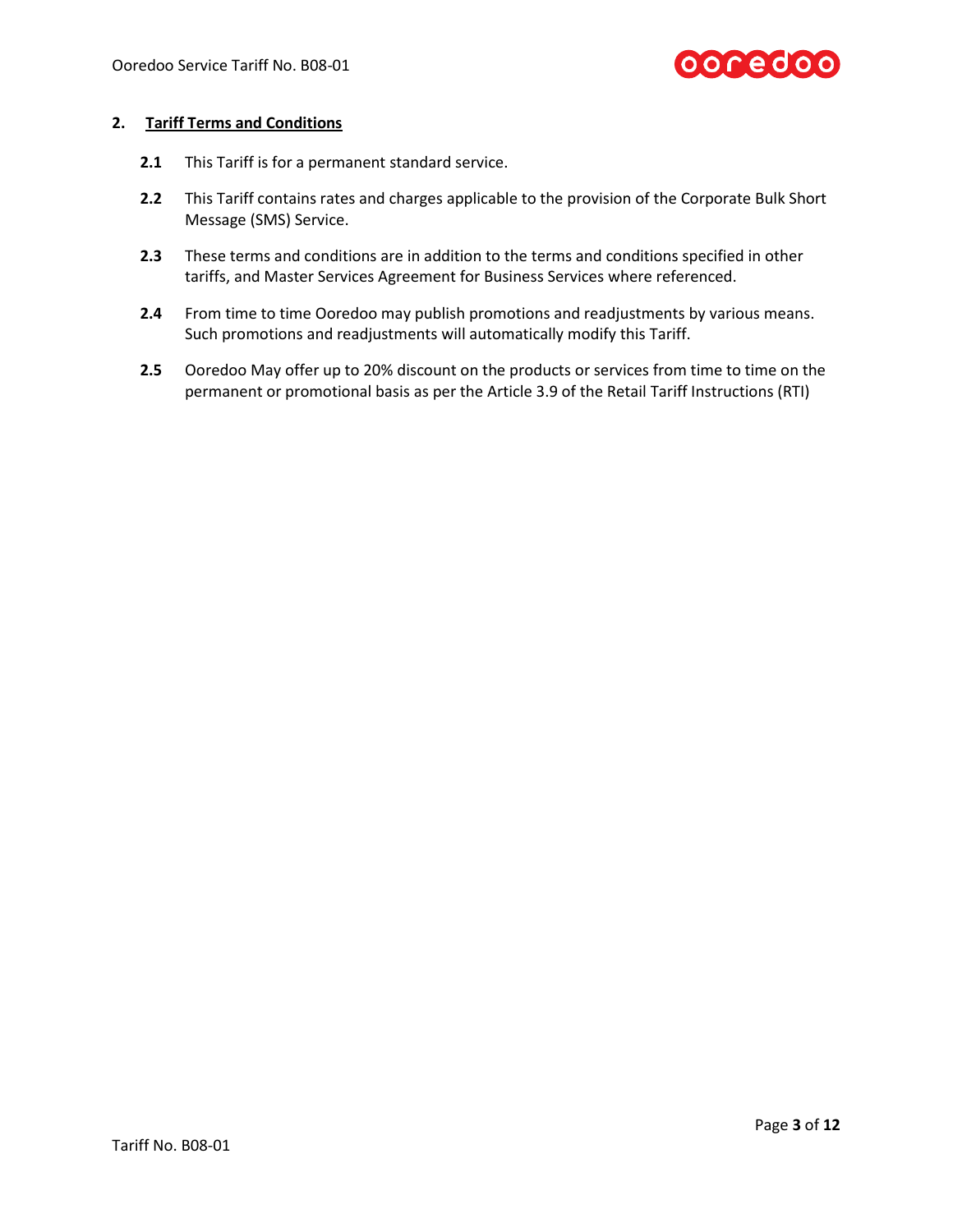

# **3. Service Description**

- **3.1 Description:** This service enables the Subscriber to send simultaneously multiple SMS messages to mobile subscribers in Qatar through the internet.
- **3.2 Commencement of Business Mobile Service**: The Subscriber will be assigned a User Name, Password, and Client Gateway Connection to use the Service.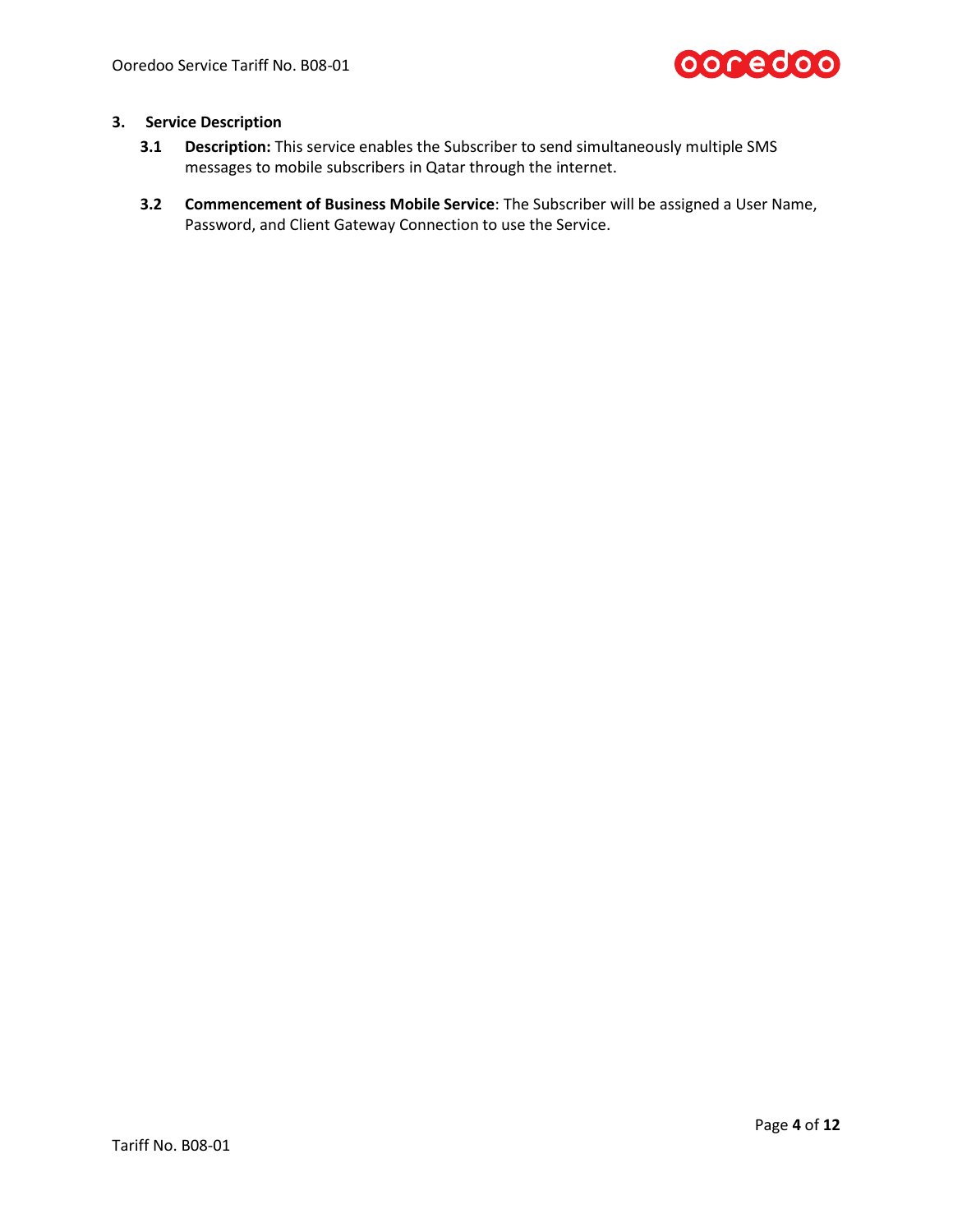

#### **4. Service Features and Charge Rates**

**4.1** Business SMS Standard Plan

It is a plan that provides the flexibility to pay as much as you use the service every month.

- Activation Fee (one-off): QR 1,500
- Basic Monthly Rental Fee: QR 300

| <b>Usage Charges</b>         | Local (QAR/SMS sent) | International (QAR/SMS sent) |
|------------------------------|----------------------|------------------------------|
| <b>Standard Business SMS</b> | On-net & off-net     |                              |
| 1 to 200,000 messages        | 0.12                 | 0.24                         |
| 200,001 to 4,000,000         | 0.10                 | 0.22                         |
| 4,000,000 & above            | 0.08                 | 0.20                         |

 *Note 1 Default traffic limit for all new account will be set at 250k per month. Customer can request to revise the traffic limit by contacting the Account Manager and subject to approval.*

#### **4.2 Business SMS Packs**

The Business SMS Packs offer incredible saving and enable you to execute marketing campaigns effectively, efficiently – and at a price that's right.

| <b>Packs</b>     | <b>Monthly Rental</b> | <b>In-Bundle Local SMS</b> | <b>Out of Bundle Local</b><br>(QAR/SMS sent) | <b>International</b><br>(QAR/SMS sent) |
|------------------|-----------------------|----------------------------|----------------------------------------------|----------------------------------------|
| Pack 30k         | QR 30,000             | 500,000                    |                                              |                                        |
| Pack 50k         | QR 50,000             | 1,000,000                  |                                              |                                        |
| <b>Pack 100k</b> | QR 100,000            | 2,300,000                  | 0.08                                         | 0.20                                   |
| Pack 200k        | QR 200,000            | 5,000,000                  |                                              |                                        |
| Pack 300k        | QR 300,000            | 8,500,000                  |                                              |                                        |
| Pack 600k        | QR 600,000            | 18,000,000                 |                                              |                                        |

- *Note 1 The customer subscribing to Business SMS Packs will be charged QR 0.08 per SMS for on-net and off-net & out of bundle messages.*
- *Note 2 Default traffic limit monthly will set with every pack as the following:*
	- *Pack 30k: (1,000,000 SMS).*
	- *Pack 50k: (2,000,000 SMS).*
	- *Pack 100k (4,500,000 SMS).*
	- *Pack 200k (7,500,000 SMS).*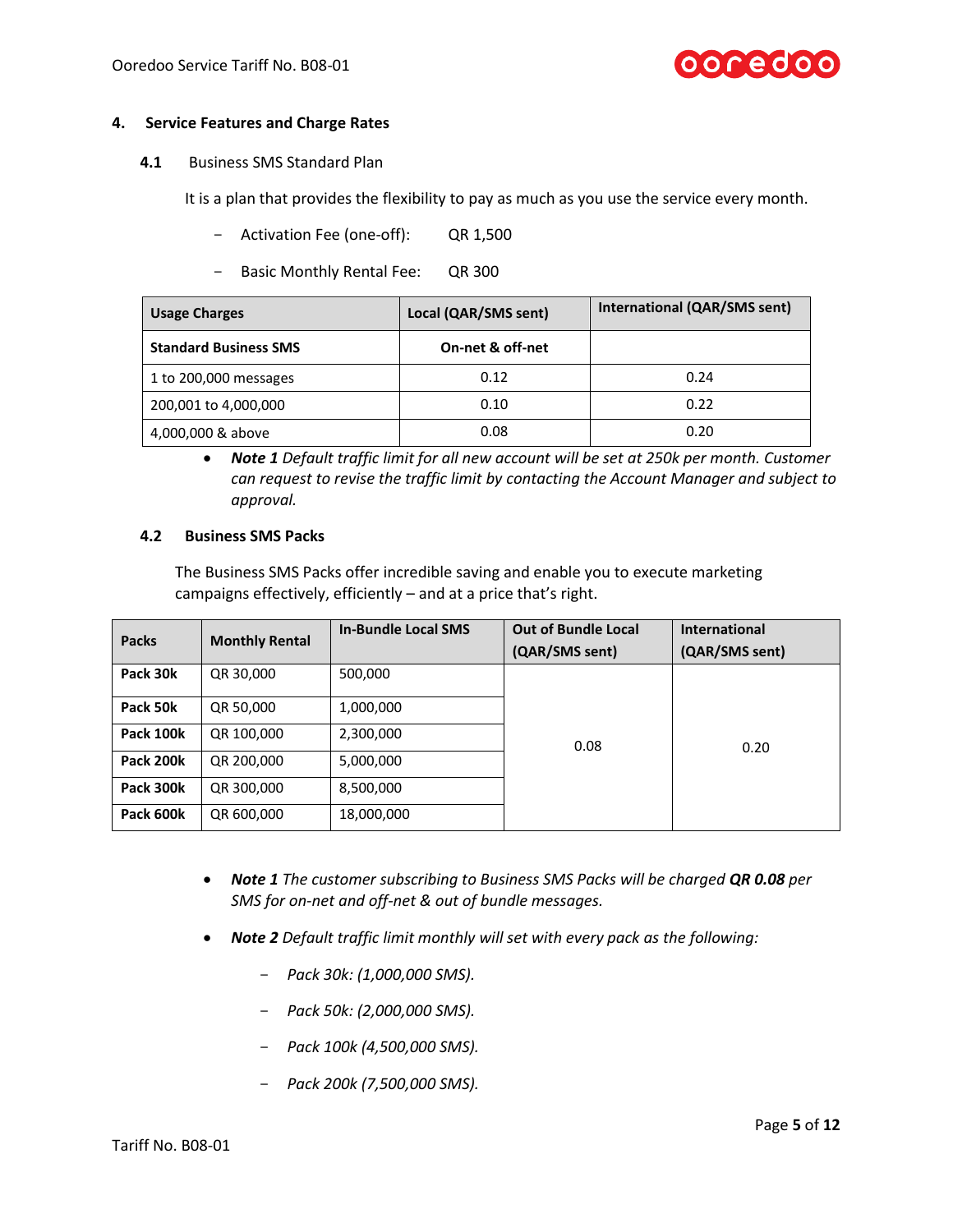

- *Pack 300k (16,500,000 SMS).*
- *Pack 600k (25,000,000 SMS).*

*Customer can request to revise the traffic limit by contacting the Account Manager and subject to approval.*

- *Note 3 The customer can downgrade or upgrade the SMS pack free of charge starting from the next month billing cycle.*
- **4.2.1** The actual limit of size of SMS is 160 characters if Latin alphabets are used. If non-Latin alphabets like Chinese or Arabic are used, the limit is 70 characters.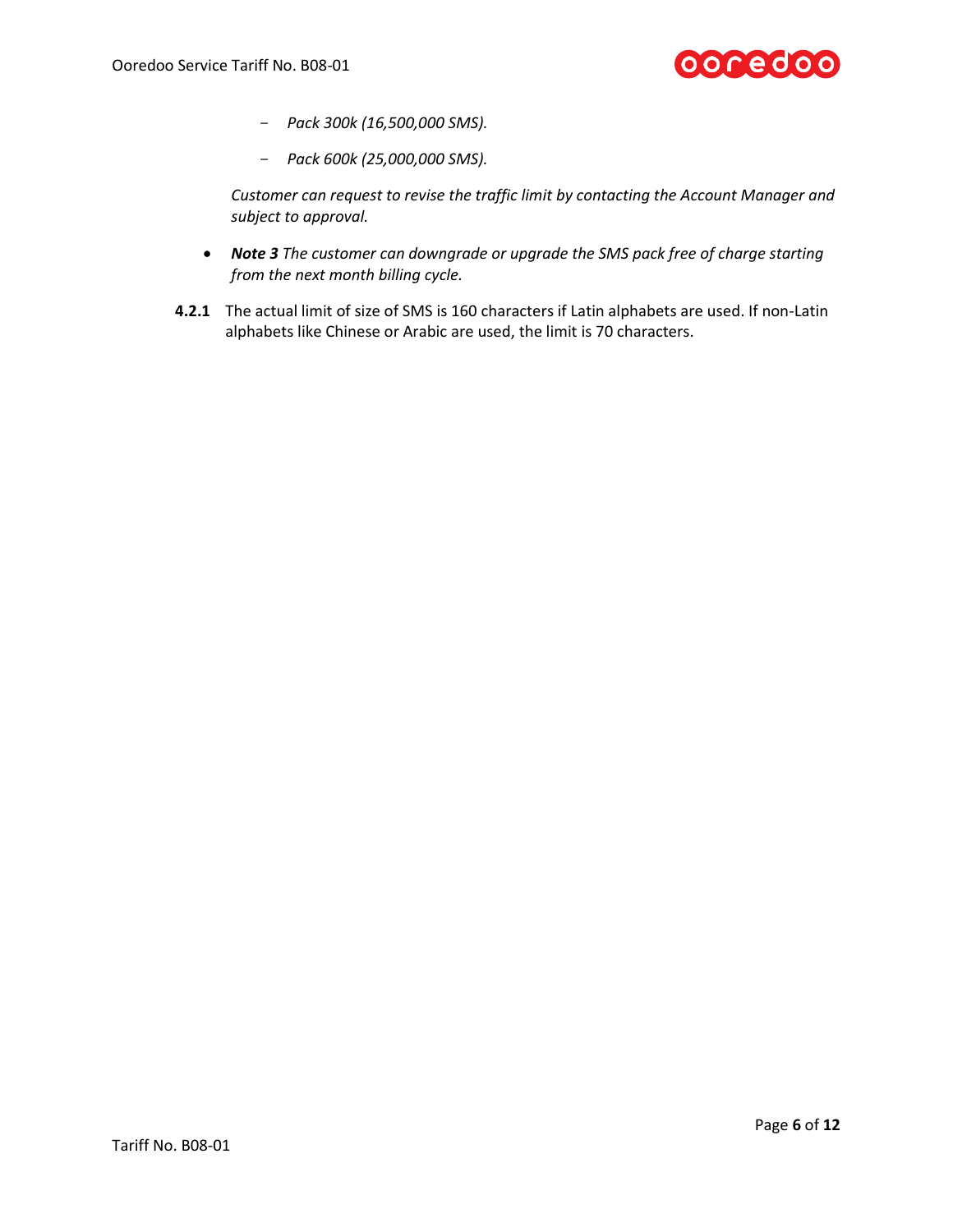

### **4.3 International SMS**

- **4.3.1 Description:** Sending messaging place from Qatar to any international destinations via SMS
- **4.3.2 Charging:** charging rate for international SMS will depends on the following destination Zone:

| <b>Slabs</b> | SMS Retail / QAR |
|--------------|------------------|
| А            | 0.18             |
| B            | 0.29             |
| C            | 0.41             |
| D            | 0.58             |
| F            | 1.00             |

- **4.3.3** Access below link to find the list of destinations with each slab:
- **4.3.4** [https://www.ooredoo.qa/web/wp-content/uploads/2022/04/International-](https://www.ooredoo.qa/web/wp-content/uploads/2022/04/International-Destinations-File.pdf)[Destinations-File.pdf](https://www.ooredoo.qa/web/wp-content/uploads/2022/04/International-Destinations-File.pdf)
- **4.4** Confirmation Receipt: Subscribers may request a confirmation receipt (via SMS) after each successfully sent SMS. Such confirmation is free of charge.
	- **4.4.1** Subscriber may opt to allow the recipients of the SMS messages the option of sending a message back to the Subscriber. In that case, Subscriber must apply for a Short Code to be used by the recipients of the SMS to respond. The Subscriber pays only for the SMS sent at the same applicable SMS Bulk rate shown above and the SMS back to the short code will be rated with zero.
	- **4.4.2** Email to SMS and SMS to Email: allow users to receive messages on their phones by having dedicated email address that forward SMS to the user's mobile phone and vise versa.
	- **4.4.3** SMS Charging: All SMS with delivery status Success, Failed and Expired are charged or deducted from the provided allowance. All SMS with status Rejected and Blacklisted is not charged or deducted from the provided allowance. Note: SMS delivery status report is available on Business SMS platform and can be fetched with respective customer login.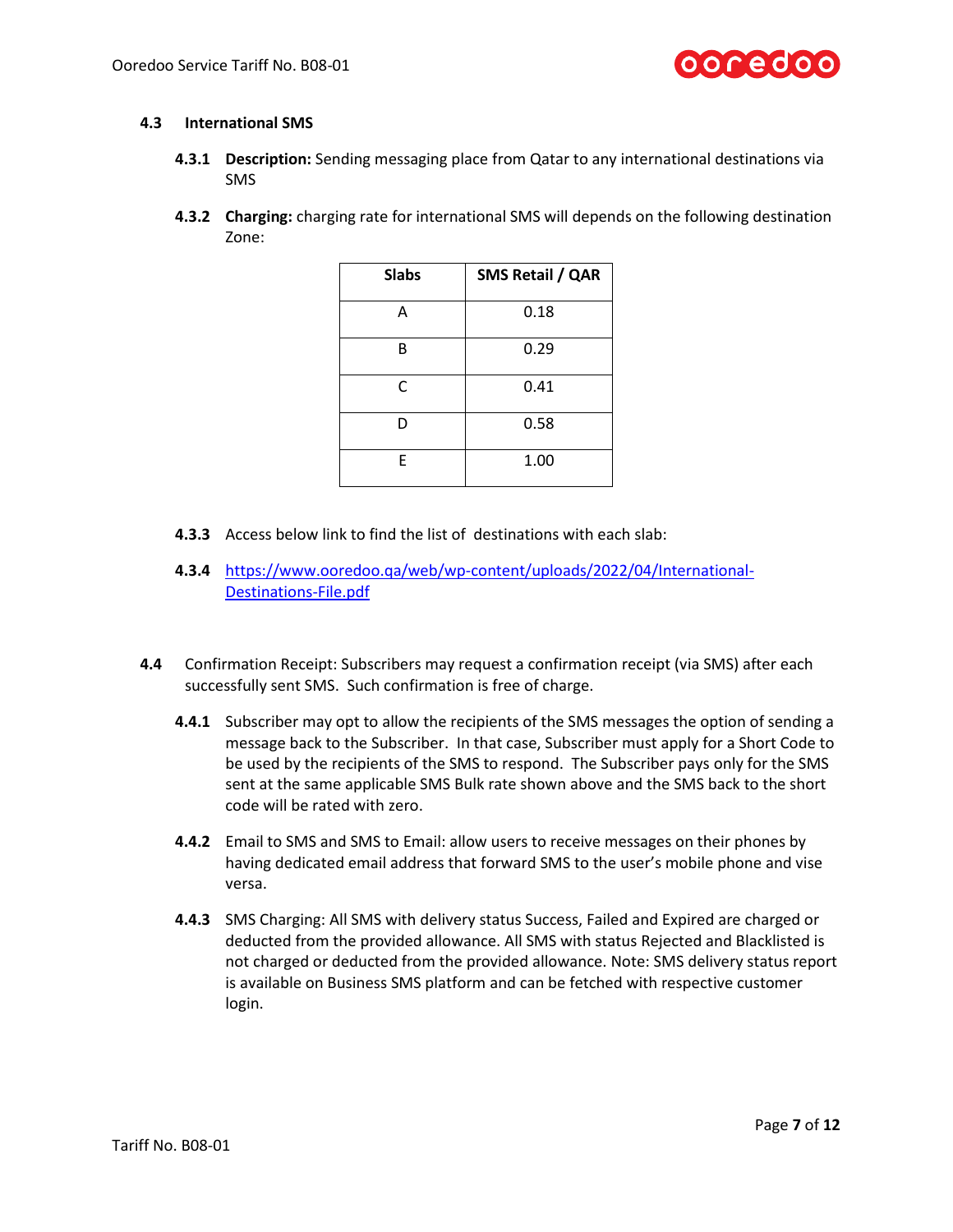

- **4.5.1** Service Re-connection fees: QAR 0
- **4.5.2** Connection fee: QAR 1500
- **4.5.3** Short Code Fee: QAR200/Month per Short code
- **4.5.4** Free alphanumeric short codes.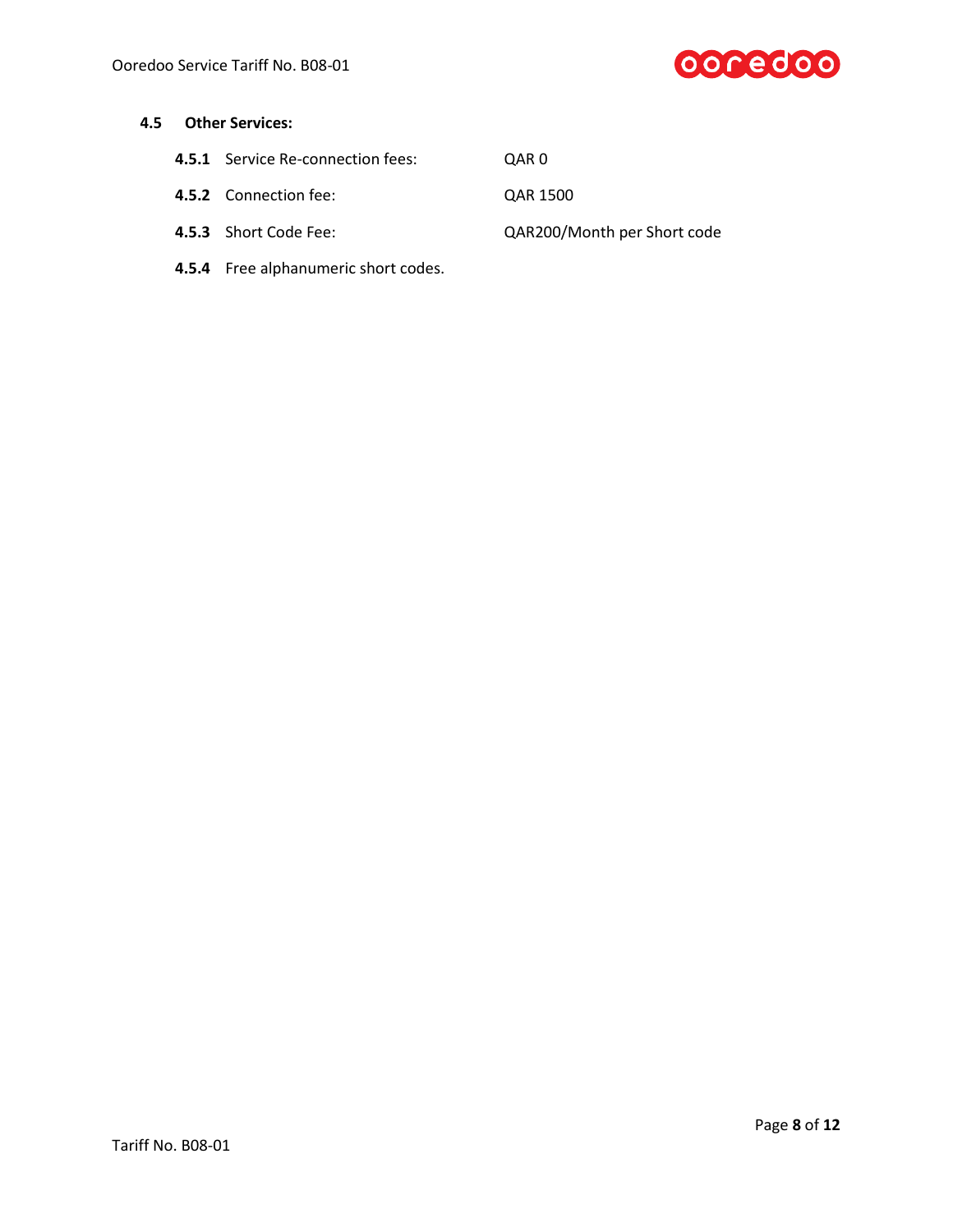

### **5. Service Provider obligations**

**5.1 Commencement of Service:** The relevant Bulk SMS Service shall commence from the service activation date.

### **5.2 Service Availability and Limits:**

- **5.2.1** Certain factors, such as network changes, traffic volume, transmission limits, service outages, technical limitations, signal strength, customer device, terrain, structures, weather, or other conditions that may arise from time to time, may interfere with actual service quality and availability. Messages may be interrupted, dropped, refused or limited. Ooredoo will not be liable for any service limits due to these conditions that may arise from time to time, subject to Ooredoo's statutory and licence obligations and requirements.
- **5.3** Block Spam SMS: if a customer is experiencing spam SMSs, customers can block receiving messages by sending SMS to 92600 with "Unsuball" or "Unsub service name".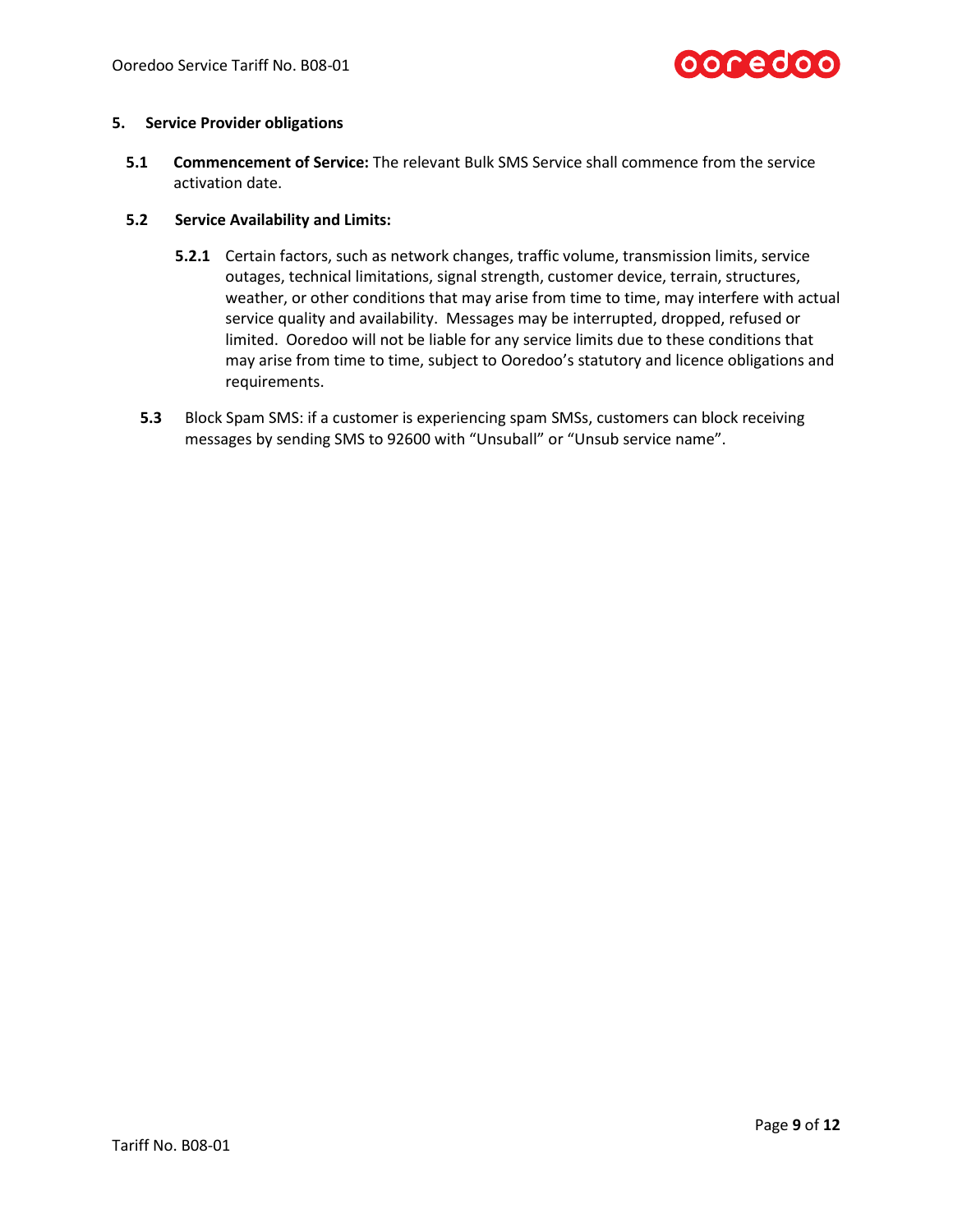

### **6. Subscriber obligations**

- **6.1 Minimum service period**: The minimum service period for the SMS Business Service is Three (3) months commencing from the date of activation of Service.
- **6.2 Cancellation:** If a Subscriber terminates the contract before the end of the minimum service period, the Subscriber will be liable to pay charges for the full three months period.

# **6.3 Service Compliance**:

- **6.3.1** Customer agrees to notify Ooredoo immediately of any unauthorized use of your account or any other breach of security.
- **6.4 Fair usage policy for Bulk SMS service:** Subscribers agree not to use the Service to:
	- **6.4.1** Send duplicative or unsolicited messages (commercial or otherwise) to users who have not consented to receipt of such messages;
	- **6.4.2** Harvest or otherwise collect information about others, including Mobile Telephone numbers, without their prior consent;
	- **6.4.3** Create a false identity or forged email, phone or fax address or header, or otherwise attempt to mislead others as to the identity of the sender or the origin of the message;
	- **6.4.4** Transmit through the Service or convey links to unlawful, anti-religious, anti-social, harassing, libelous, abusive, threatening, harmful, vulgar, obscene or otherwise objectionable material of any kind or nature;
	- **6.4.5** Transmit through the Service or convey links to any material that may infringe the intellectual property rights or other rights of third parties, including trademark, copyright or right of publicity;
	- **6.4.6** Ooredoo may, at its option and without further notice, use anti-spam technologies, such as automatic word and spam filters that may terminate messages without delivering them or prevent or prevent messages from reaching the customer. Customer may not use the Service in a way that imposes an unreasonable or disproportionately large load (as agreed with Ooredoo) on Ooredoo's infrastructure or that otherwise would harm or breach our arrangements with any of our service providers.
	- **6.4.7** Customer shall comply with any reasonable request by Ooredoo concerning the use of the Service. Ooredoo may require customers to submit information reasonably related to the usage of the Service.
- **6.5 Message and Address Book Storage, Outbound Messages and Other Limitations:** Ooredoo assumes no responsibility for the deletion or failure to store information. Ooredoo does not set an upper limit on the number of messages a member may store or send through the Service; however, Ooredoo retains the right, at its sole discretion, to determine whether or not Member's conduct is consistent with the terms and conditions and may terminate Service if the Subscriber is in breach of the Agreement. Ooredoo may, in the future, with prior notification, limit the amount of storage space available to each Subscriber.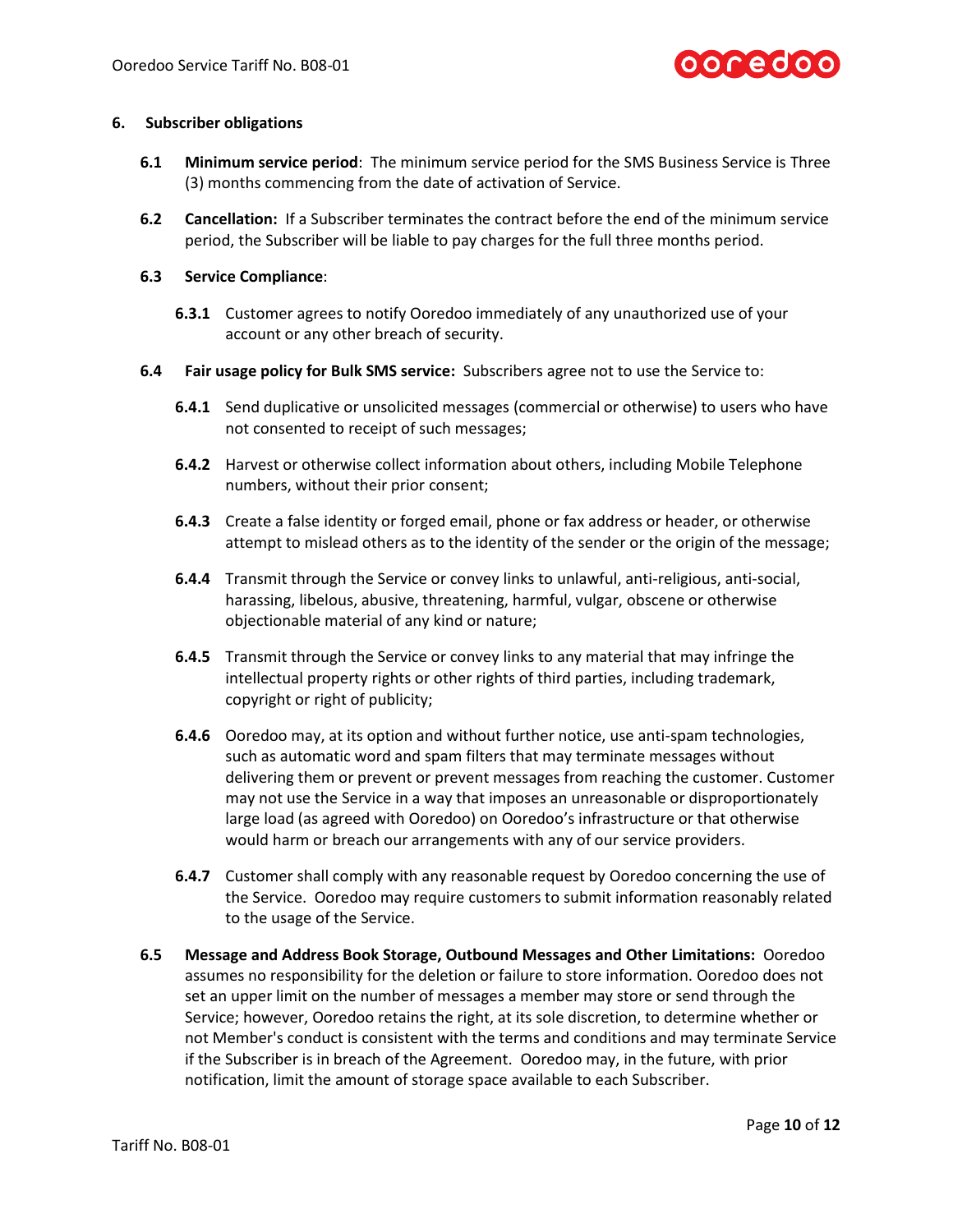**6.6 Equipment**: You are responsible for obtaining and maintaining all computer hardware, software and communications equipment needed to access the Service, and for paying all third-party access charges (e.g., ISP, telecommunications) incurred while using the Service.

**\* \* \* END OF TARIFF \* \* \***